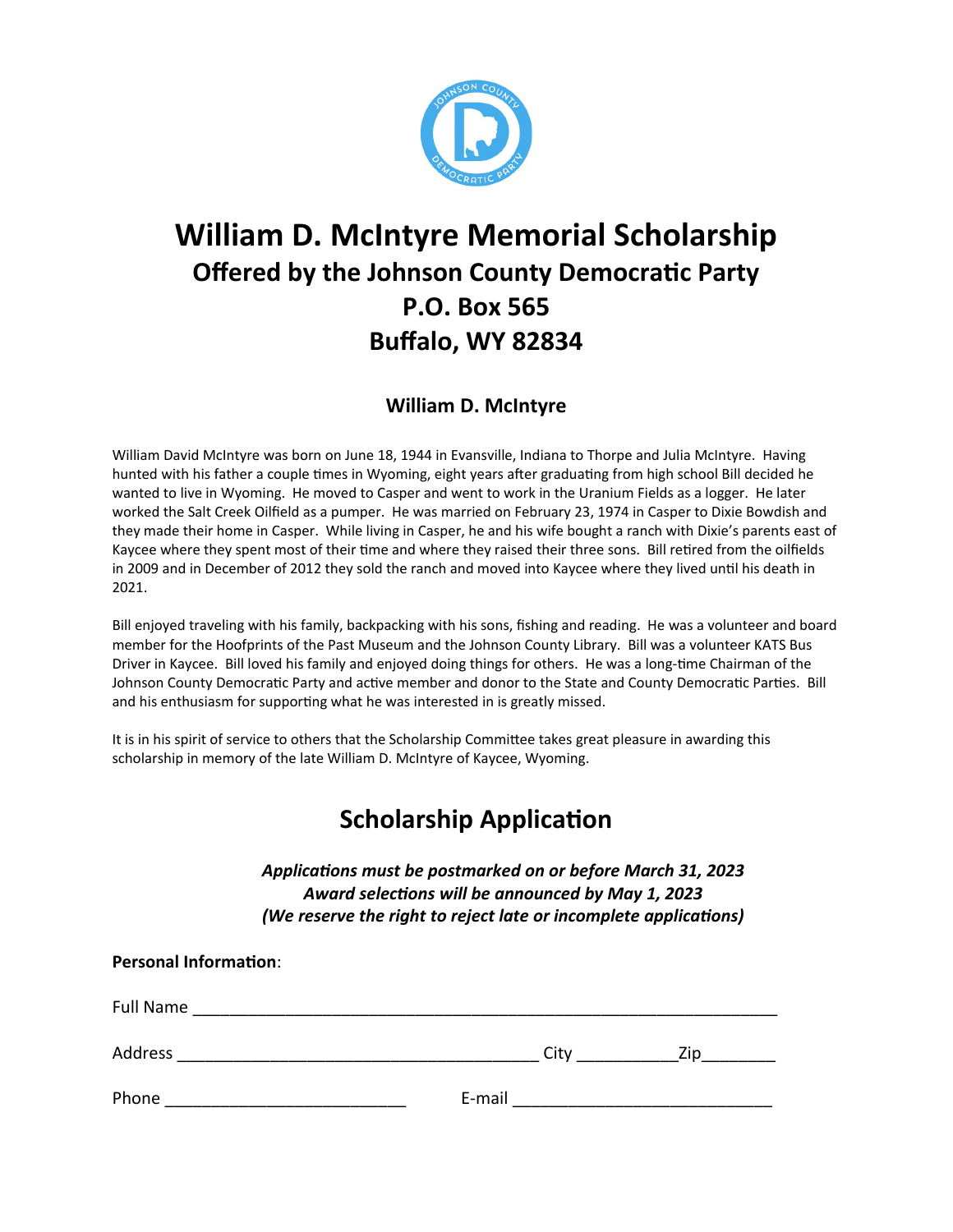| Euture Dian of Study:                                                         |
|-------------------------------------------------------------------------------|
|                                                                               |
| If GPA is below 2.5, please explain why:                                      |
| High School GPA __________(Attach Grade Point Average official documentation) |
| Name of present school                                                        |
| Year of (anticipated) Graduation                                              |

#### **Future Plan of Study**:

Name, city and state of the school or program you plan to attend

| School: |       |      |
|---------|-------|------|
|         |       |      |
| City    | State | 71 P |

\_\_\_\_\_\_\_\_\_\_\_\_\_\_\_\_\_\_\_\_\_\_\_\_\_\_\_\_\_\_\_\_\_\_\_\_\_\_\_\_\_\_\_\_\_\_\_\_\_\_\_\_\_\_\_\_\_\_\_\_\_\_\_\_\_\_\_

What program of study do you plan to pursue?

#### **Supporting Documents: Please submit with this application:**

- Current resume
- Letter describing any and all study plans
- Two to three letters of recommendation (e.g. teacher, employer, coach, relative, friend, minister, etc.)

Letters of recommendation should specify in what capacity and how long the writer has known you. Letters should also serve as character references.

#### **Guidelines:**

- This application is open to all Johnson County high school students graduating in the year they apply and will be awarded to one or more Johnson County high school graduates that same year without regard to political party affiliation.
- A maximum of \$500.00 will be awarded to the successful applicant(s).
- The scholarship can be used to defray tuition, books, room and board expenses at the school of the successful applicant's choice.